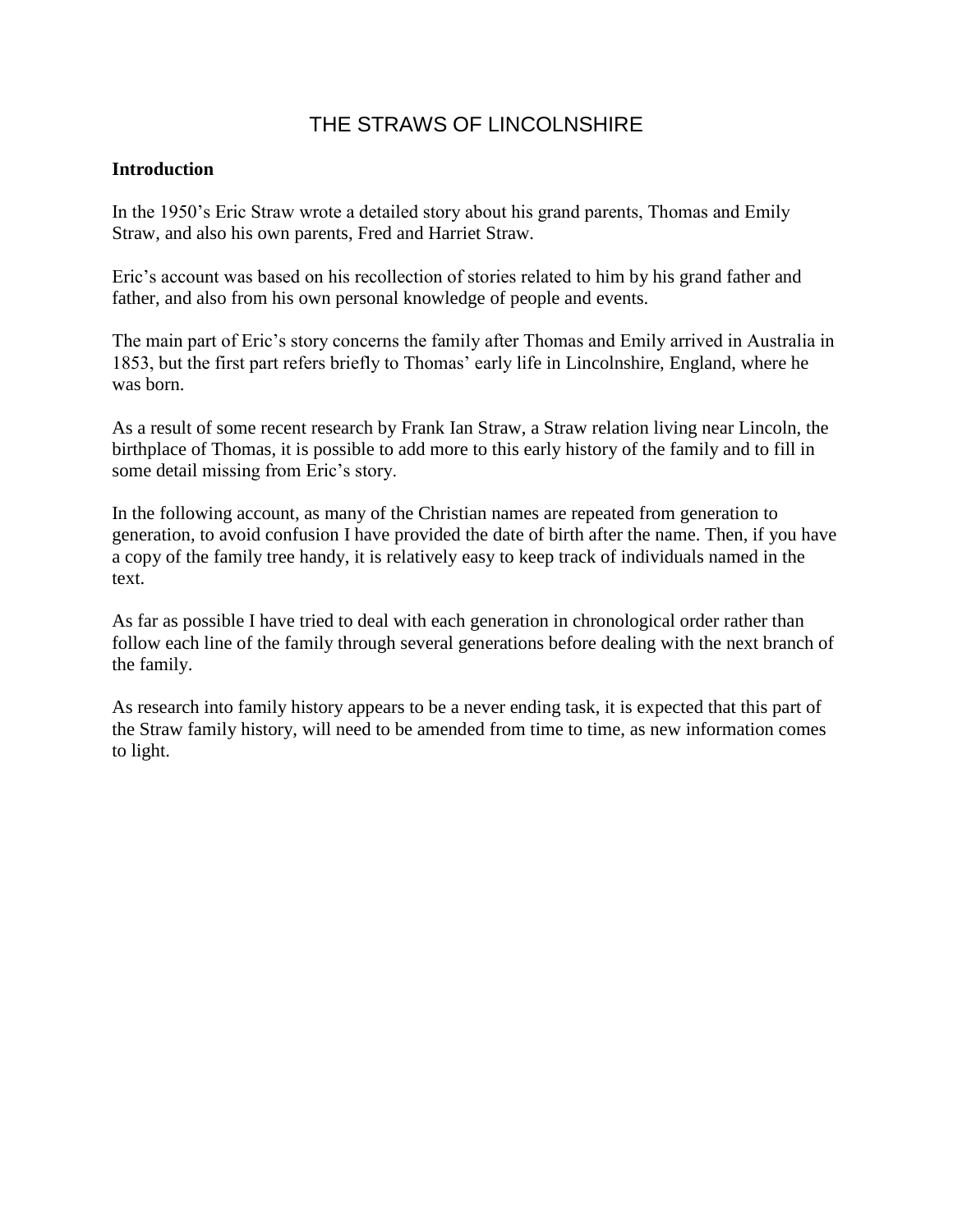# **CHAPTER 1**

## **Walter Straw (abt.1650) to George Straw (1754)**

The history of the Straw family can be traced back to about the middle of the  $17<sup>th</sup>$  century with the birth of a Walter Straw. We know very little of this Walter (abt 1650) other than that he was a tailor and that he and his wife Jane are recorded as the parents of a second Walter Straw born in 1679

Both father and son were born at Nettleham a small village about 3 miles northeast of the city of Lincoln.

Walter Straw (1679) was a husbandman, ie a farmer, and married someone named Mary. Walter and Mary had four children, another Walter born 1712, George born 1713, John born 1718 and Noah born 1725.

Our interest in the family continues with the eldest son. Walter (1712), however we also know a little about the youngest son Noah (1725). Noah married Sarah Acland on 6 Feb 1753 at St Paul's Church, Lincoln. Their daughter Mary Straw, was christened on 3 March 1765 at St Martins, Lincoln and married James Ellis on 22 November 1794 at St Martins Lincoln. I have briefly corresponded with Anne Hartley of Southsea Hampshire, near Portsmouth, who is a descendant of James Ellis and Mary Straw.

Our ancestor, Walter (1712) was a farmer as was his father. He married Elizabeth *(surname unknown)* and they had seven sons and three daughters.

The first born was John (1740). Next came a Walter born 10 May 1741 but who probably died young as another Walter was christened on 17 February 1743, the same day as William who we must assume was a twin brother of the second Walter. Next came the first of three Georges. The first George was baptised later in 1743 but we assume he died young. The first daughter, Elizabeth was born in 1746 followed by Mary (1747) who we think died young. Then came the second George (1749) who also must have died when young. Then came a second Mary (1751), and finally the third George born in 1754, from whom our family is descended.

This third George (1754), was born on 19 December 1754 and baptised on 4 January 1755 at All Saints Church, Nettleham. He married Mary Walker in 1785 at All Saint's Church, Cold Hanworth, also a small village about 8 miles north east of Lincoln. Mary Walker was born in August 1763 at Normanby-by-Spital a village about 10 miles north of Lincoln. Mary's father was Thomas Walker, her mother Anne, was probably born in the same village in the 1730's.

George (1754) and Mary (1763) continued to live at Cold Hanworth until about 1795. Cold Hanworth is still only a small village but there is a row of cottages from that period still standing and we assume one of these was the Straw home. In 1797 the family moved into the Parish of St Benedict's in Lincoln. They had five sons and four daughters. The first six children, Robert (1786), George (1787), and Mary (1789), Elizabeth (1790), John (1792), and Lettice (1794) were all born at Cold Hanworth, while Maria (1797), Thomas (1798) and Frederick (1801) were all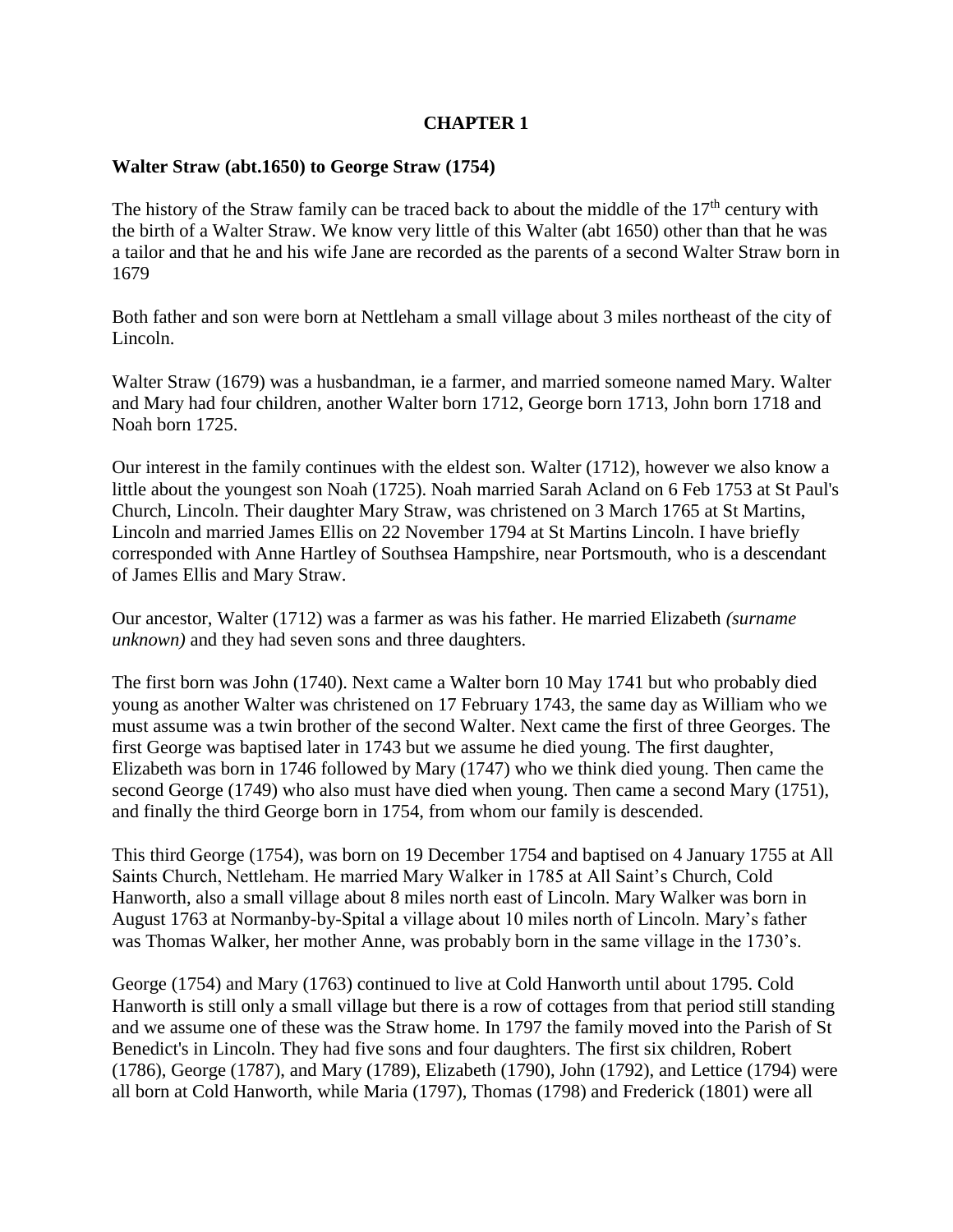born in Lincoln. George (1754) died in 1836 at the age of 81 and was buried at St Benedict's Church, Lincoln, on 31 December 1836.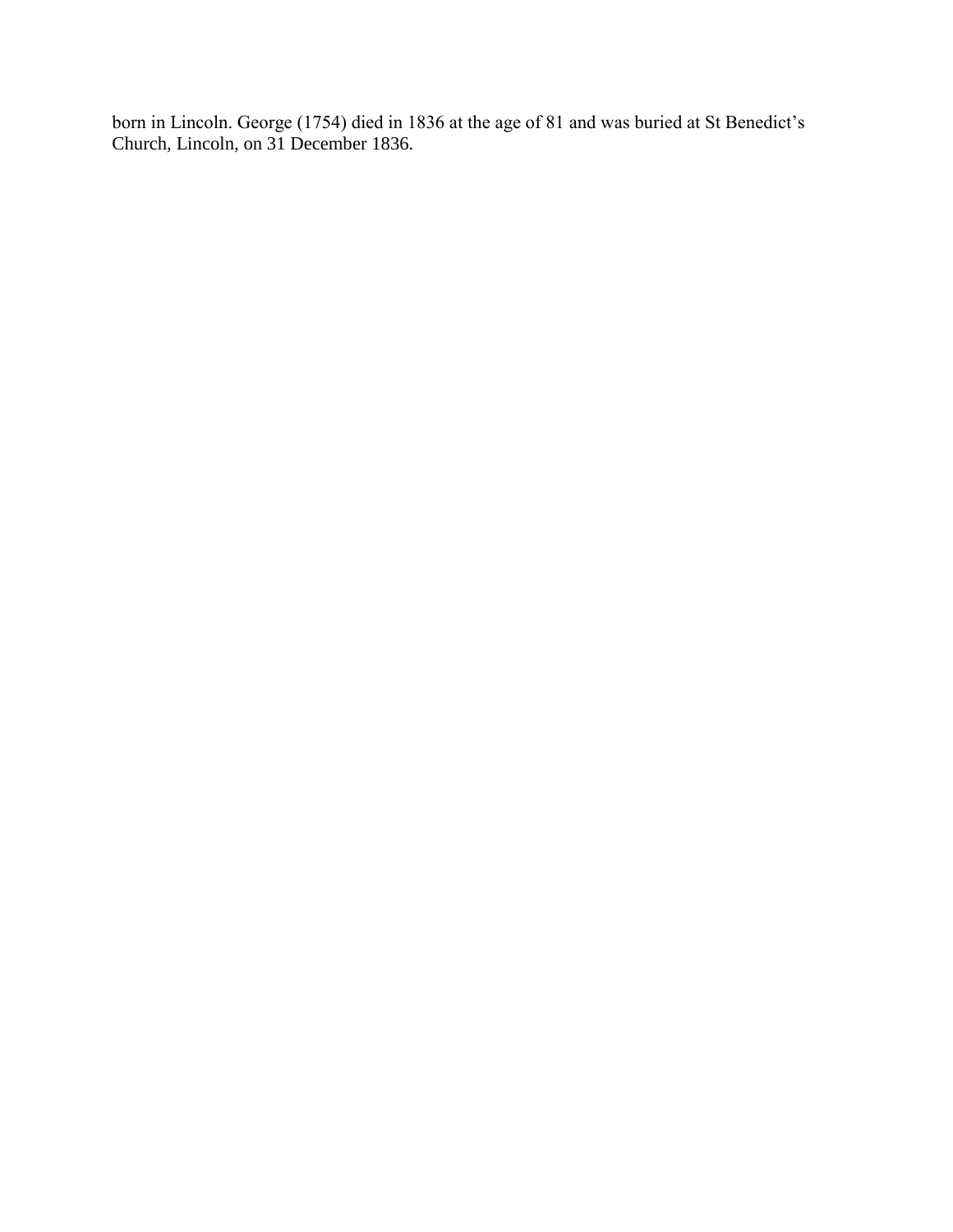#### **CHAPTER 2**

### **Robert Straw (1786)**

Robert (1786), the eldest son of George Straw (1754) and Mary Walker (1763) was baptised in All Saint's Church, Cold Hanworth.

Cold Hanworth is still a very small village but there is a row of 18th century cottages still in very good condition, which would have been there at the time of Robert's birth. It is therefore very possible that one of these cottages was Robert's birthplace.

We assume he was still living with his parents when they moved into Lincoln about 1795. At some stage after that he learned the trade of a joiner and all later records refer to his occupation as a joiner.

We know very little about the next three children of George (1754) and Mary Walker. They were George (1787), Mary (1789) and Elizabeth (1790), however the fifth child, John (1792), is also recorded as being a joiner. The two brothers Robert (1786) and John (1792) Straw married two sisters, Sarah and Hannah Martin.

The Martins came from another nearby village, Waddington which is about 4 miles south of the city centre. The Martins were an established family of yeomen farmers in Waddington, with the farm being handed down from generation to generation, and it would seem that the name George for the eldest son and inheritor of the farm, goes back a long time. Sarah and Hannah's father was a George Martin born in Waddington on 7 February 1732 and baptised on 22 March 1732 at St Michael's Church, Waddington. He married Sarah Marshall on 6 August 1776 at St Michael's Church. Sarah was baptised at Coleby, a village two miles south of Waddington, on 26 January 1749. She was the daughter of Freeman Marshall and Martha Picker. Freeman Marshall was baptised on 26 December 1719 at Scothern, a village adjoining Nettleham. He was married to Martha Picker at Coleby on 5 May 1743 and had a son, Freeman (brother to Sarah Marshall) baptised on 16 April 1756, again at Coleby

George Martin (1732) and Sarah Marshall (1749) had 10 children between 1777 and 1794. The two sisters, that are of most interest in this story of the Straws, are Sarah (born 2 December1786 and baptised on 30 December 1786) and Hannah (baptised in Waddington church on 4 March 1794).

Let us now return to Robert Straw (1786) who was born at Cold Hanworth, moved to Lincoln with his parents in 1795, and became a joiner. He married Sarah Martin (1786) on 1 January 1809, at St Botolph's Church, Lincoln. Robert and Sarah would then have both been 23 years of age.

As related in Eric's story, Robert became "Master Builder of the Minster" but unfortunately the Cathedral has no records of its employees from the 19<sup>th</sup> Century and so we have not been able to confirm any details of his position at the Cathedral.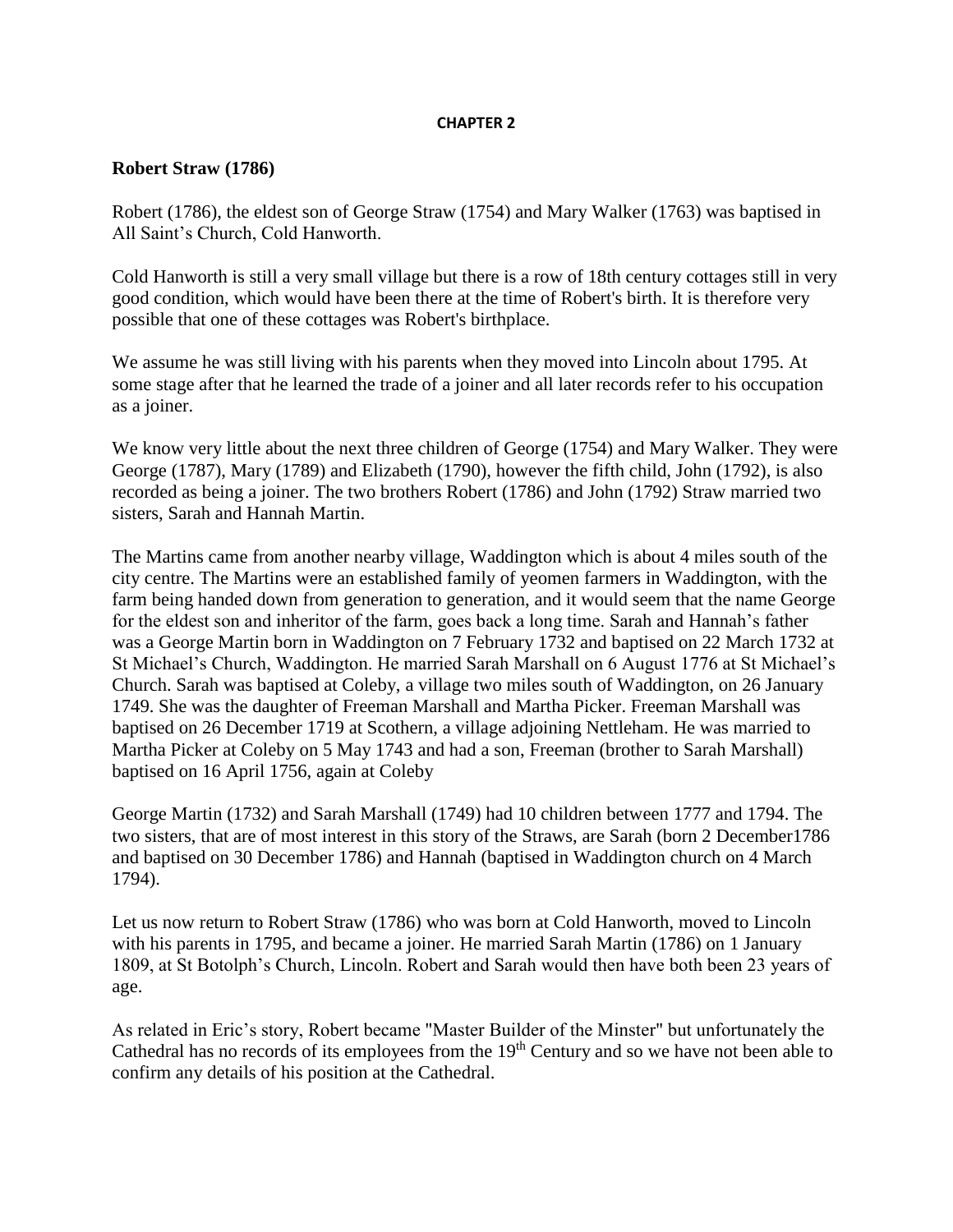Eric refers to Robert's involvement in the rehanging of "Great Tom" the large bell of the Cathedral. This bell had been cast in 1610 and had survived until 1827 when due to cracking, there was much deliberation as to what should be done with it until at last it was decided to recast the old bell. At the same time it was decided that the bell should be rehung with new quarter bells in the central tower. Previously it had been in the North West tower.

The bell was recast in London by the Whitechapel Bell Foundry. This firm was established in 1570, during the reign of Queen Elizabeth I, and has been in continuous business since that date. The firm lists Great Tom of Lincoln on its 21<sup>st</sup> Century website, as one of the historic bells cast by the company. The bell was recast in 1834 and weighed 5 tons 8 cwt and was one ton heavier than its predecessor. It is said to have been heard 13 miles away when first erected.

Much work of course had to be carried out in the tower before the heavy bell could be hoisted and rehung in its new position. This work was carried out under the supervision of a Mr E Betham who was Clerk of Works at the time.

The bell was rehung in the Cathedral in 1835. White's 1842 Directory records that "the new Great Tom arrived in Lincoln from London in April 1835 and was ushered to the cathedral from the South Bar by a numerous and splendid procession amidst the acclamations of the citizens and a vast crowd of people from the surrounding parishes".

To celebrate the event a special supper was held on 7 May 1835, and in the archives is a list of "Names of persons who attended the supper given at the Dolphin Inn on the occasion of hoisting up Great Tom o'Lincoln and the erection of the new floor in the Rood Tower of Lincoln Cathedral". Robert Straw is listed first of 14 names of carpenters attending the dinner, so we assume that the position of "Master Builder of the Minster" was in fact a position similar to a foreman carpenter, responsible for the team of carpenters employed by the Cathedral. This list of carpenters also includes John Straw who we assume was John (1792), Robert's younger brother who we know was also a joiner/cabinet maker by trade.

At this time Robert (1786) would have been 48 years of age not 28 as reported in Eric's story. Perhaps Robert first started working at the Cathedral at 28, but at this stage we can only assume that Eric's memory of stories related to him many years previously, could not be absolutely correct in this sort of detail. However there is no doubt that Robert was very involved in this momentous work and therefore no surprise that the story has been passed on from father to son and eventually to Eric.

In the 1851 census Robert is recorded as a retired joiner by when he would have been 65 years of age.

Robert Straw (1786) and Sarah Martin (1786) had seven children between 1809 and 1828. Thus they would have both been about 23 at the birth of the first child, Mary (1809), and about 42 when the last child Thomas(1828) was born. Over the years they are recorded as living in various parishes within the city, but by 1841 were at 31 Bailgate, a substantial terrace house close to the cathedral and the historic Mint Wall.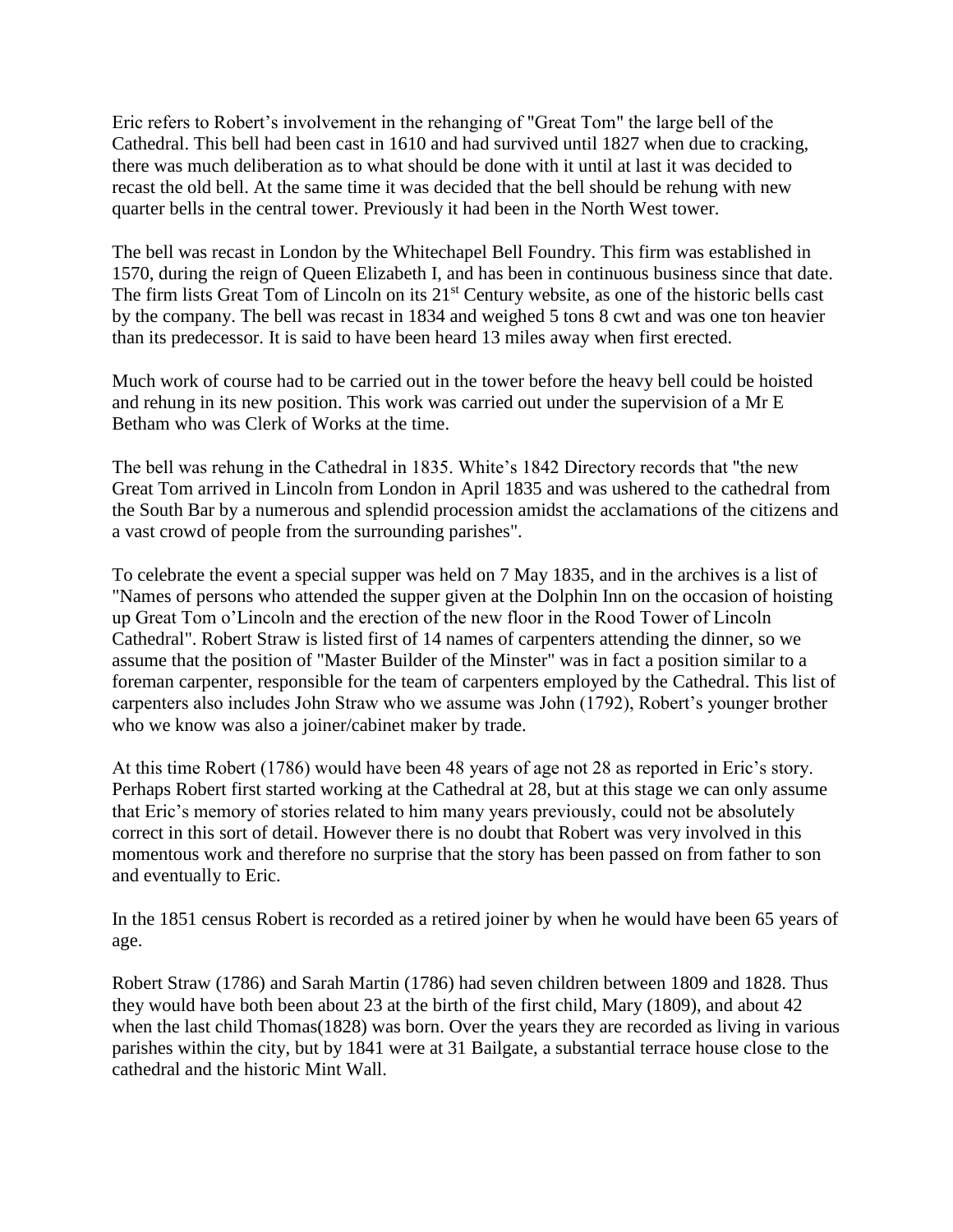The Mint Wall is located at the rear of the Castle Hotel on Westgate. It is one of the best examples of the wall of a Roman building surviving in Britain. It is over 20 metres long, 6 metres high and one metre wide, built of limestone with tile bonding courses at intervals of about 1.6 metres. It is thought to be part of the Roman basilica or town hall and was over 60 metres long when built. A passageway adjacent to 31 Bailgate leads to the Mint Wall.

This house on Bailgate is still in excellent condition today. The Lincoln Survey gives us the following information on 31 Bailgate. In a valuation dated 20 August 1827, No 31 was said to contain "an entrance passage, two lower rooms and three chambers (ie. bedrooms) with a small stable at the west end, all built with stone and covered with tiles." The premises were worth "in their present old and dilapidated state the annual rental of eight pounds". The survey then states "that the premises were subsequently rebuilt in brick after 1827". This rebuilding was probably completed about 1833 when it was leased for 40 years by a John George Willson. The Lincoln Survey also says "A passage is incorporated at the North end of number 31 (The Mint Wall Passage) whose facade employs vitrified headers in its brickwork: the tenement has been heightened or rebuilt in its upper courses."

More recently in 2001, the houses at 32 and 33 Bailgate, now joined together to make a single residence, have been offered for sale. The building, which must be similar to the adjoining No 31, is advertised as a Grade II Listed Building. It has two "tunnel design" cellars (presumably one for each house) and lounge, kitchen, dining, sitting and drawing room on the ground floor. The sitting room has "a built in range incorporating cast iron bread oven and open fire with grate" which was presumably the kitchen of one of the original houses. On the first floor are three bedrooms and two bathrooms, presumably two "chambers" in each of the original houses, and on the second floor a further two bedrooms (one "chamber" per original house). The garden at the rear appears surprisingly large, compared to the appearance from the street, with a rear access to the Mint Wall Passage. It is assumed that this description would provide a reasonable idea of what the adjoining No 31 house is like today.

We assume Robert (1786) rented the house in Bailgate from John George Willson soon after the rebuilding as he and Sarah (1786) are recorded in the 1841 Census as living there.

Bailgate, is on the alignment of the original main north south road through the city. Just to the north of No 31, the road passes through the "Newport Arch", one of the still standing gateways of the original Roman city walls.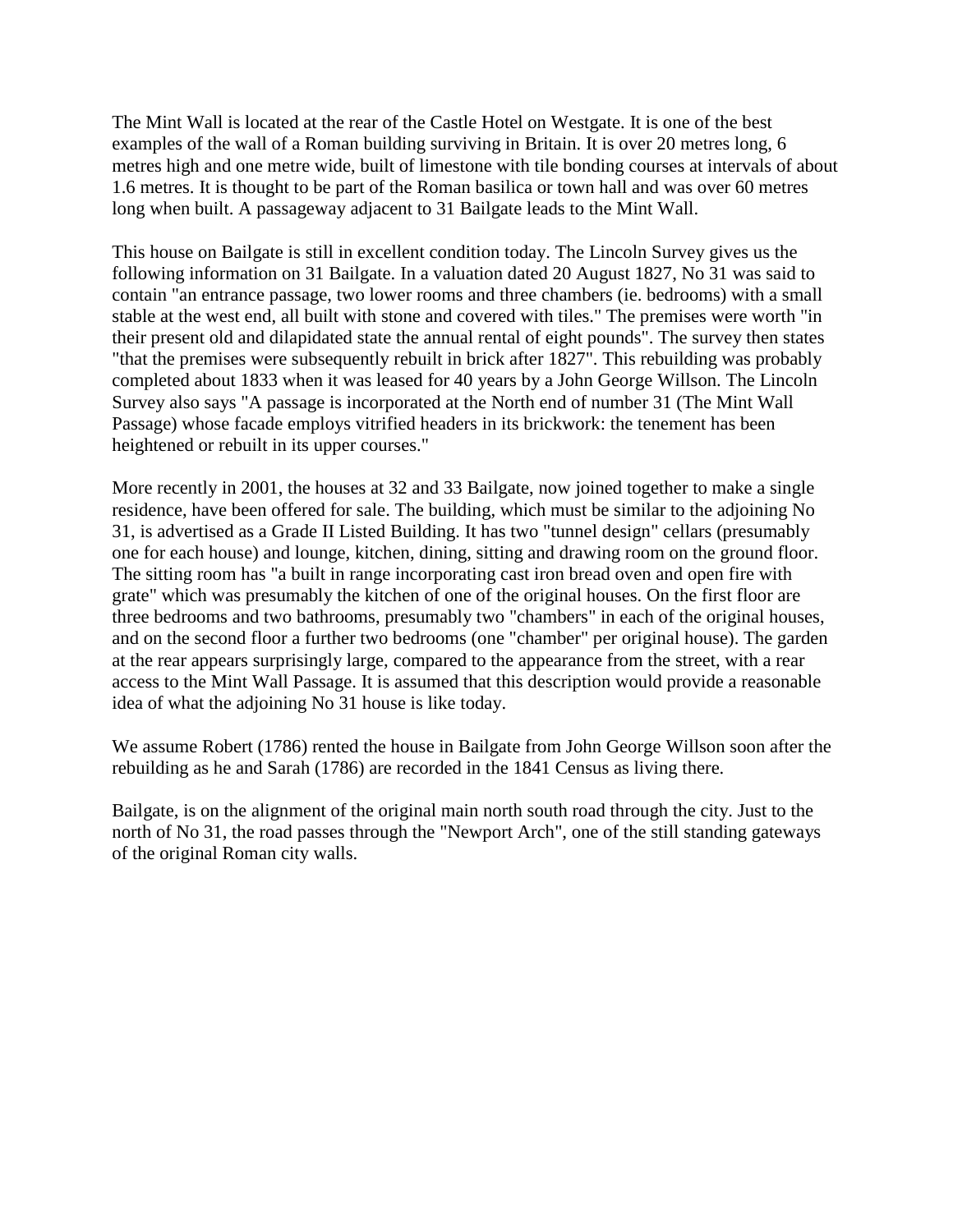| <b>Robert Straw</b> | Head of<br>household | Married | 55 | Joiner     |
|---------------------|----------------------|---------|----|------------|
| Sarah Straw         | Wife                 | Married | 55 |            |
| Mary Straw          | Daughter             |         | 15 |            |
| <b>Thomas Straw</b> | Son                  |         | 13 |            |
| <b>Martin Straw</b> |                      |         | 15 | Apprentice |
| <b>Emily Straw</b>  |                      |         | 14 |            |
| George Johnson      |                      |         | 8  |            |

The 1841 Census shows the following persons residing at 31, Bailgate.

All are shown as born in Lincolnshire but actual places of birth were not included in this census

Also recorded on the same sheet of the 1841 Census, are the occupants of houses in the Mint Wall Passage which was then called Willson's Passage. These include a Sarah Straw (aged 35) with two young sons Robert (6) and George (11 months). This Sarah Straw (nee Barnett) was born in 1803 and married George Straw (born about 1811) the eldest son of Robert Straw (1786). Ian Straw has written the story of this branch of the family.

The ages recorded in the Census are not necessarily correct because in this census, ages above 15 were rounded down to the nearest five years.

At this stage we are unclear as to who Martin (aged 15) and Emily (aged 14) are. Because of the rounding down of ages above 15, Martin could be any age between 15 and 19. He is therefore most likely to be the son of Robert's brother John (1792), baptised 11 April 1824 (therefore 17 on the census date) and brother of Elisamon. He was probably an apprentice joiner working with his uncle Robert (1786). Details of John's (1792) family are provided later in this account.

The 1851 Census shows the following persons residing at 31, Bailgate.

| <b>Robert Straw</b> | Head of<br>household | Married   | 64 | Retired<br>Joiner | b.Lincoln     |
|---------------------|----------------------|-----------|----|-------------------|---------------|
| Sarah Straw         | Wife                 | Married   | 64 |                   | b. Waddington |
| Robert Straw        | Son                  | Married   | 33 | Draper's<br>Asst. | b.Lincoln     |
| Martha Straw        | Daughter in law      | Married   | 30 |                   | b.Boston      |
| <b>Emily Straw</b>  | Daughter             | Unmarried | 29 |                   | b.Lincoln     |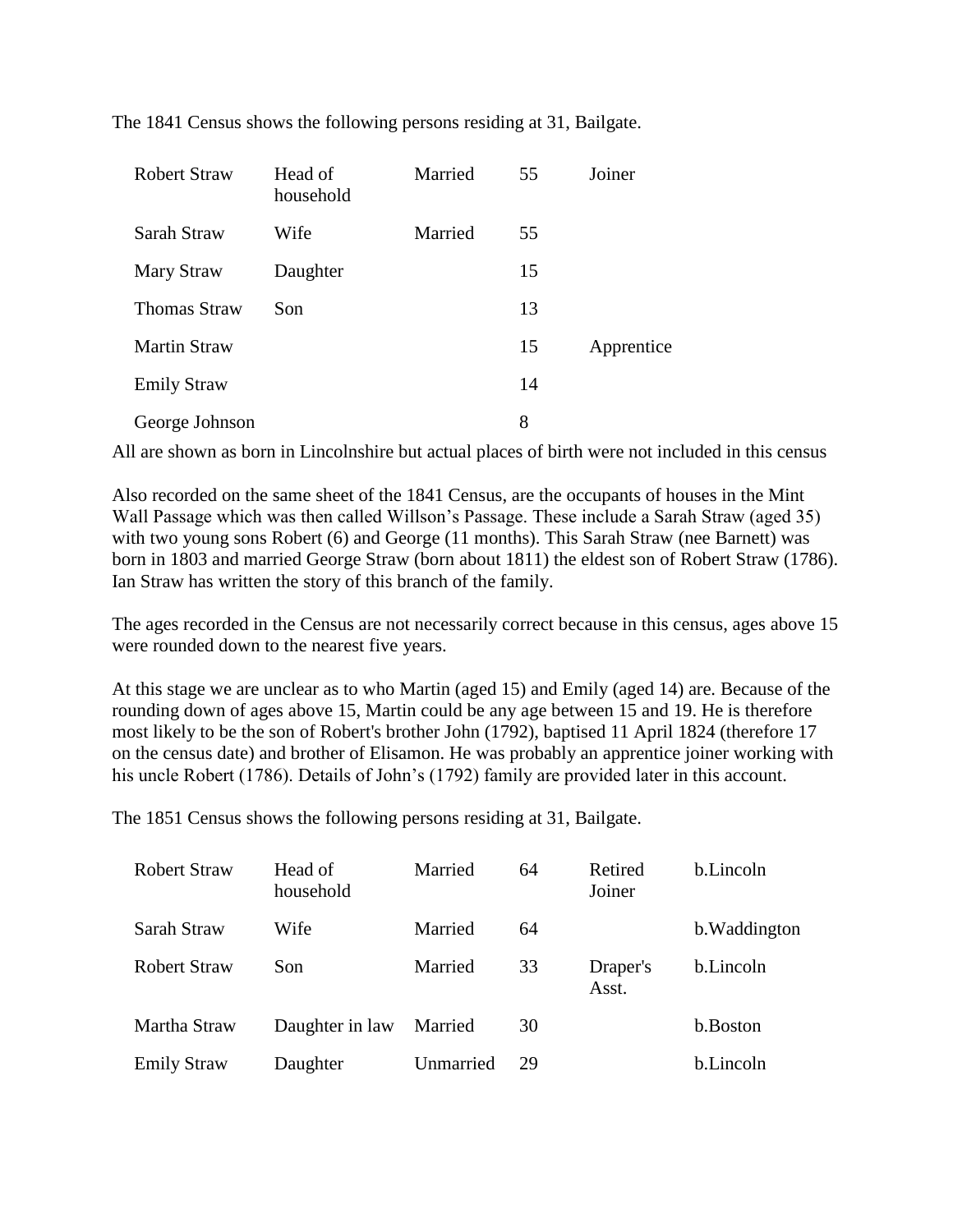The daughter Mary shown in the 1841 Census died in 1846. Thomas also shown in the 1841 Census, would have finished his apprenticeship by 1851 and was probably living in Louth by 1851. Again, as in the case of the 1841 Census, another Sarah Straw (now aged 45) together with son George (now aged 10) is shown as living at "No 2 Mint Wall Passage".

Robert (1786) died the same year as this Census and was buried on 6 November 1851, aged 65 years and Sarah his wife, on 10 September 1856, aged 70 years. Both were buried at St Nicholas's Church located a short distance from 31 Bailgate. There are no tombstones to mark their place of burial.

The 1861 Census records 31 Bailgate as a grocer's shop inhabited by Ann Taylor. By this date, Robert (1786) and Sarah (1786) had both died.

Before moving on to the details of Robert's (1786) children, we will consider his younger brothers and sisters. After Robert (1786) came George (1787) and Mary (1789). At this stage we have no more details of these two

After Mary (1789) came Elizabeth (1790) who married Robert Smith Harby at St Mary-le-Wigford's Church, Lincoln on 26 July 1819. We have no further details of Elizabeth.

Next came John, born 1792 at Cold Hanworth. John (1792) married Hannah Martin (1794), the sister of Robert's (1786) wife Sarah Martin (1786). John married Hannah in St Mark's Church, Lincoln, on 8 June 1815. Both were then residents of St Mark's parish. For a period both John (1792) and elder brother Robert (1786) and their respective families lived in the same parish (St. Mark's) - this is immediately to the south of St Mary-le-Wigford. The two families may therefore have lived very close together. John, like his elder brother Robert, was also a joiner and in 1835, was working with Robert at the cathedral.

John (1792) and Hannah (1794) had three children. The eldest Elisamon baptised on 26 April 1816 in St Mark's Church, Lincoln.

This Elisamon must have been named after the legendary "Fairy Godmother" who plays such a significant role in the early part of Eric's story. Although Eric refers to her as a sister of Robert (1786) there is no record of her amongst Robert's eight siblings who have been listed earlier in this account. I have carried out considerable research trying to find more detail about Elisamon, without success. I have written up some details of my research in another story I have called the Elisamon Saga.

The second child of John and Hannah was Elizabeth, born in 1820.

The third child was Martin, baptised on 1 April 1824 and is we assume, the apprentice joiner, living with his Uncle Robert (1786) at 31 Bailgate at the time of the 1841 Census.

We have no details of John's (1792) death but his wife Hannah (1794) was buried in St Mark's on 8 May 1828 at the age of 34 years.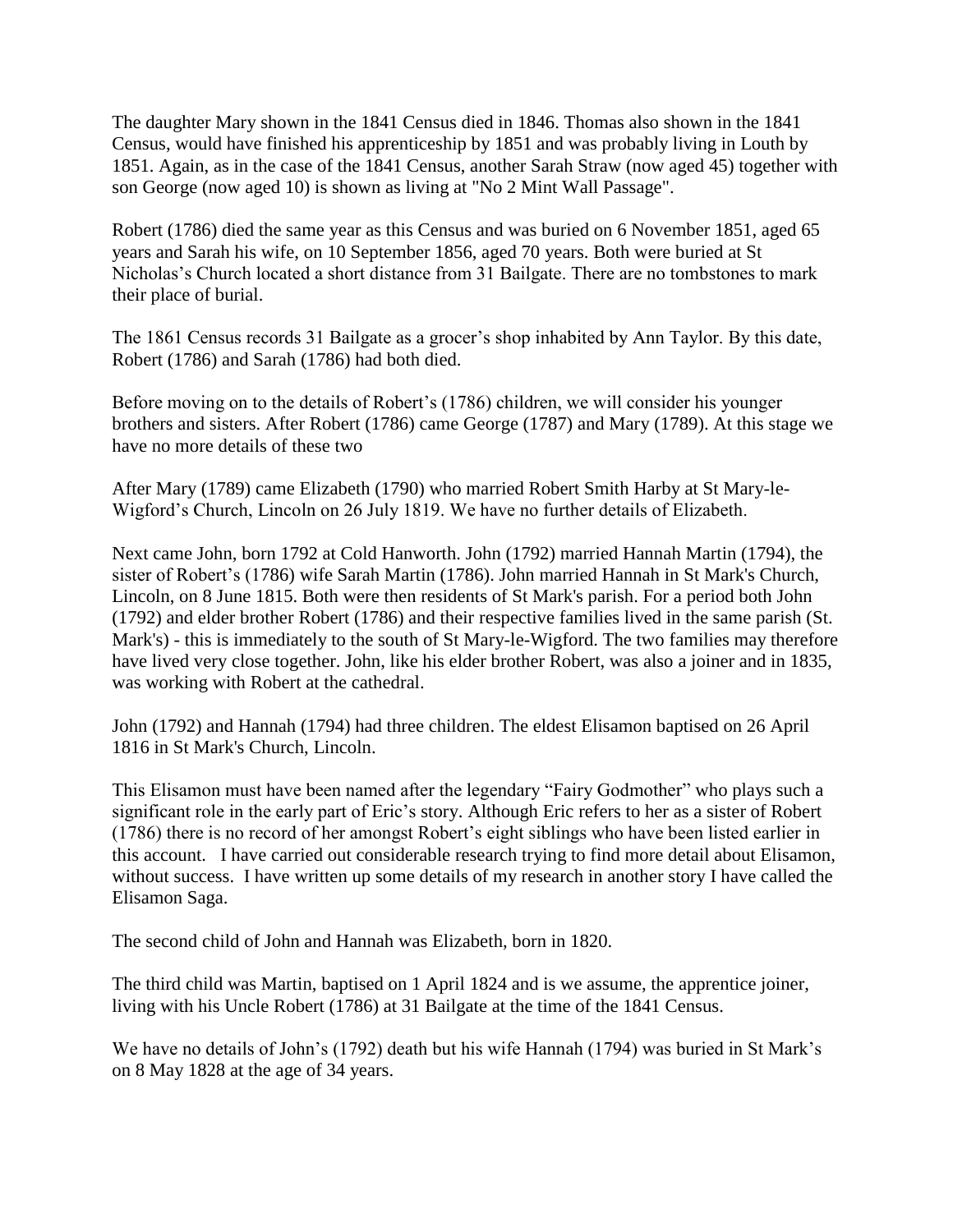The remaining siblings of Robert (1786) after John (1792) were Lettice (1794), Maria (1797), Thomas (1798), Frederick (1801) and Emily (1803). Maria (1797) was a witness at the marriage of her older brother John (1792 ) in 1815. She died in 1831; Emily died in 1823. Neither married. Thomas and Frederick both died young, Thomas in 1802, Frederick in 1801.

Our story now returns to Robert (1786) and his children. By the time of his marriage in 1809 to Sarah Martin (1786), Robert was living in St Benedict's Parish in Lincoln. Robert and Sarah lived in or near St Mark's parish after their marriage at St. Botolph's Church in 1809, moving to 31,Bailgate, in the 1830s. Daughter Mary (1809) was baptised at St Peter-at Gowts and probably died young as another Mary was born in 1825. George (1811) and Maria (1814) were baptised at St. Mary-le-Wigford. Both these churches are immediately to the south and north of St. Mark's respectively. Robert (1817) and Emily (1821) were then baptised at St Mark's. We have no record of the baptism of the second Mary who was born in 1825. Thomas (1828), the youngest son was baptised at St Benedict's in 1828. These churches (and small parishes) are all close to one another and it is possible that Robert and Sarah lived continuously in St Mark's before moving uphill to Bailgate. Christenings were not carried out in St Mark's in the early years of the century for some reason, so would have taken place at neighbouring churches.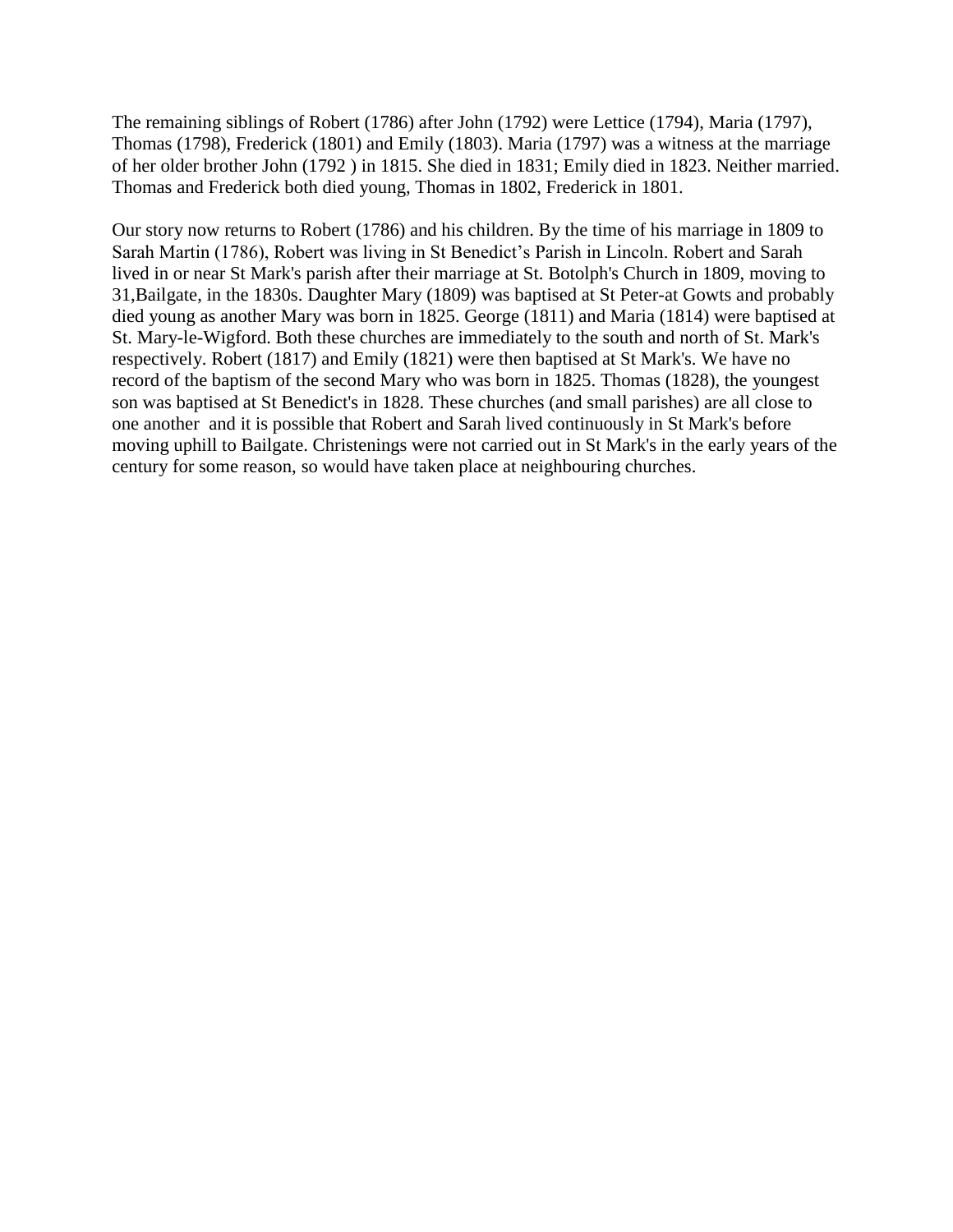# **CHAPTER 3**

# **The Children of Robert (1786) and Sarah (1786)**

We have some more details of these six children of Robert (1786) and Sarah(1786).

The first child was Mary born in 1809. She died the following year, on 19 July. .

Next came George, born in 1811. He married Sarah Barnett (born 1803). George is the ancestor of our English cousin who has carried out all the detailed research into the family history which has been included in this story. George died about 1851. Ian Straw has written the story of this branch of the family from which he is descended.

Then came Maria, born 1814. Maria married Thomas Green, a bricklayer, on 6 January 1847. Thomas was the son of William Green, labourer. We have no further details of Maria.

Then came Robert, born 1817. Robert married Martha Peart on 8 March 1849. Martha, born in Boston, Lincolnshire, about 1821, was the daughter of John Peart, Land Agent. Martha's mother was Elisamon Straw, but unfortunately to date we have no other information about her. Could she have been the fairy tale godmother of Eric's story? This seems unlikely, however she must be related to our Straw family somehow apart from being Robert's mother-in-law. Robert was a draper and therefore may have been the inspiration for his younger brother Thomas (1828) to follow the same trade.

Robert (1817) had been a Draper's Assistant in High Street, Lincoln, in 1841 and was recorded in the 1841 Census as living above the draper's shop at 196 High St Lincoln. White's Directory of 1842 records a Robert at 31, Bailgate, Lincoln, as a shopkeeper. It is possible that this Robert was not the son Robert(1817) but the father Robert (1786) who may have been running a small joinery business from the home at Bailgate. However at the time of his marriage to Martha in 1849, Robert (1817) is recorded as a draper of Newark.

The 1851 Census shows him as a Draper's assistant and he and Martha are recorded as living with his parents at 31 Bailgate Lincoln. Whether he was actually working at Lincoln at this time or just visiting from Newark is not known.

Whites 1853 Directory lists Robert (1817) as a Draper's assistant at Brunswick Street, Newark and in April 1853, Robert (1817) and Martha (1821) gave their address as Newark when signing an autograph belonging to Emily Osborn of Horncastle who married Robert's younger brother Thomas (1828) in March 1853. Robert (1817) and Martha (1821) had four children, as far as is known. The eldest Alisamon was born in early 1850, dying shortly after birth. Maria was born in 1853, Mary in 1856 and Thomas in 1859. Maria's birth is also recorded in Emily Osborn's autograph book.

From various other records it appears that Robert went on to have his own business in Newark and apparently was quite prosperous.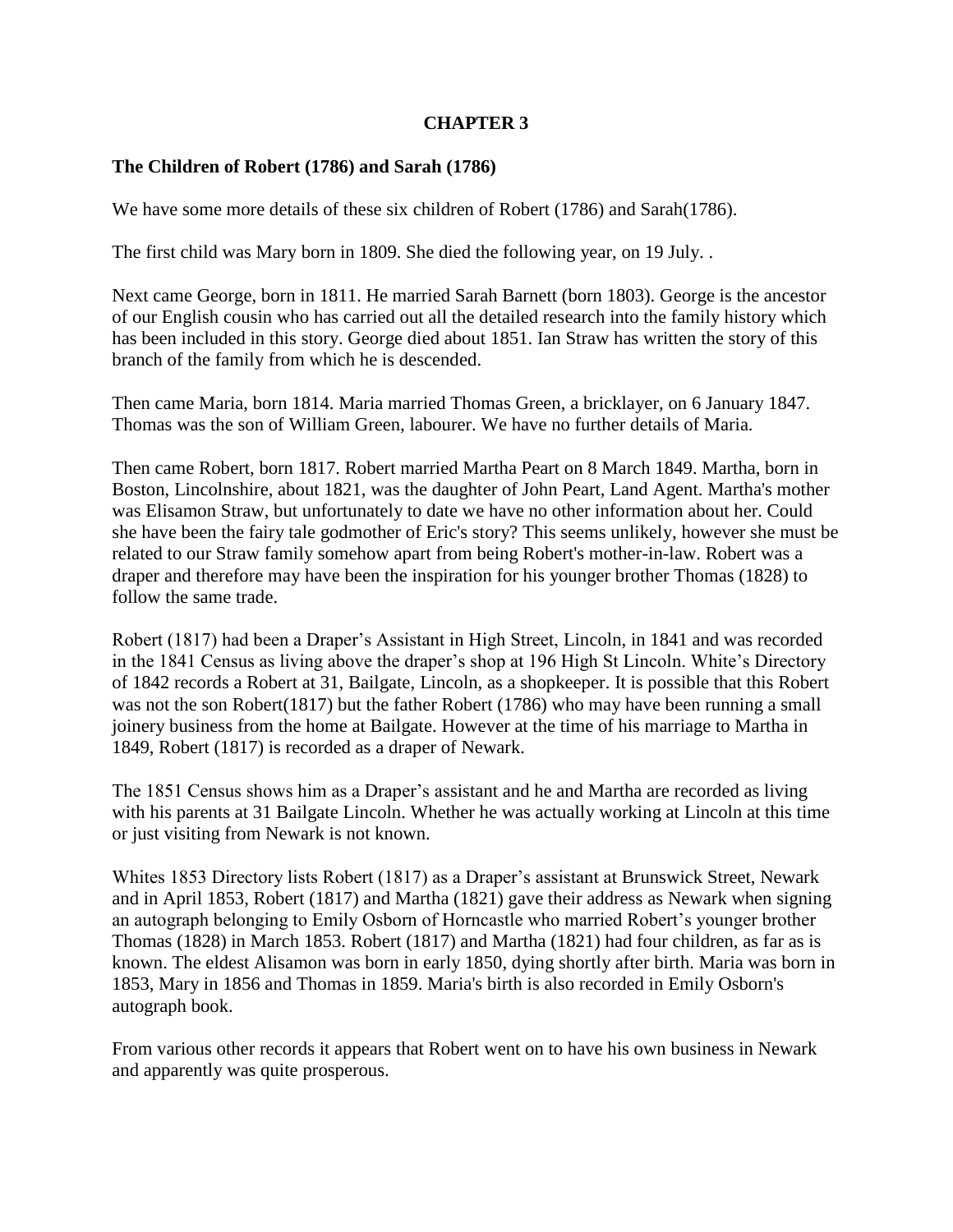Kelly's 1855 Directory lists him as Draper, Bridge Street, Newark.

Slater's Directory of 1857 and White's Directory of 1864 both list him as a Linen and Woollen Draper, Bridge Street, Newark, and also Morris's Directory of 1869 which gives his actual address as 7 and 8 Bridge Street.

The 1861 Census records for Bridge Street are missing but the following persons are recorded in the 1871 Census as living at 1 Barnby Gate, Newark.

| <b>Robert Straw</b> | Head of<br>household | Married   | 53 | Draper<br>employing<br>3 assistants | b.Lincoln         |
|---------------------|----------------------|-----------|----|-------------------------------------|-------------------|
| Martha Straw        | Wife                 | Married   | 50 | Draper's<br>wife                    | b.Boston          |
| Mary Straw          | Daughter             |           | 15 | Scholar                             | b.Newark          |
| <b>Thomas Straw</b> | Son                  |           | 12 | Scholar                             | b.Newark          |
| <b>Thomas Peart</b> |                      | Unmarried | 27 | Draper's<br>Asst.                   | b. Spilsby Lincs. |

Thomas Peart may have been a nephew of Martha.

The 1871 Census also records another draper's assistant, a housemaid and a cook, all resident at 1 Barnby Gate, Newark.

White's 1874 Directory says Robert (1817) was a Linen and Woollen Draper and Hosier and Smallware dealer still at 8 Bridge Street.

The Post Office Directory of 1876 gives his residential address at Barnby Gate, and occupation as Draper at 7-8 Bridge Street, Newark.

By 1879 the business had expanded and in Wright's Directory he is shown as General Draper at 8 Bridge Street and as Carpet Dealer and Upholsterer at 1-2 Barnby Gate Newark.

Both the shops at 7-8 Bridge Street and 1-2 Barnby Gate are still there today and in good condition. The latter has recently been renovated (see Barnby Gate2 photo in Pictures/Places).

Kelly's 1881 Directory lists Robert (1817) as a private resident. He would have been aged 64 by then and may have retired.

We have no record of either Robert's (1817) or Martha's (1821) deaths.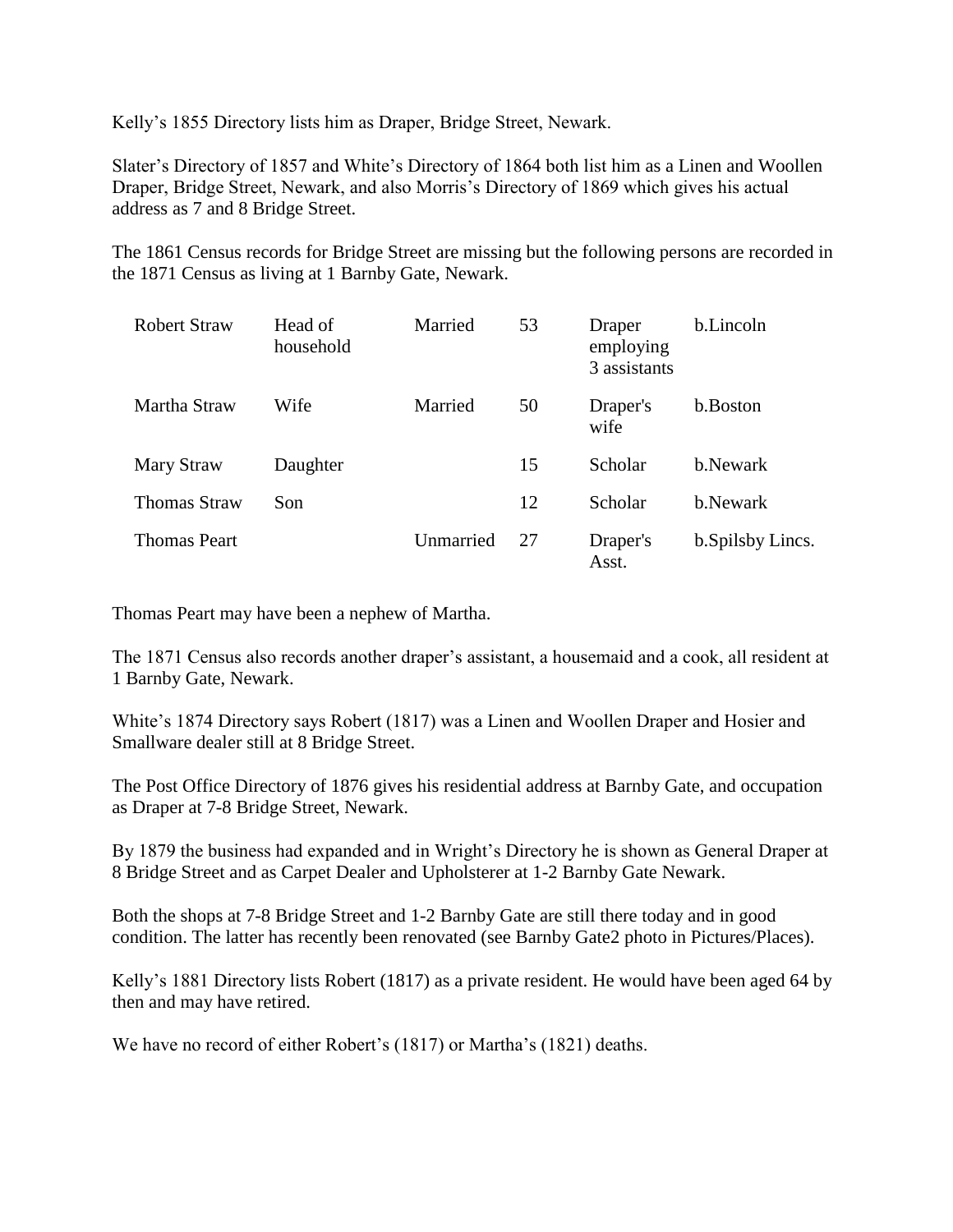The next child of Robert (1786) was Emily born in 1821. Emily, at the age of 29, was still unmarried and living at home with her parents at 31 Bailgate at the time of the 1851 Census in March of that year. . Emily(1821) married Thomas Ashling in the Newark Registration District on 18 December 1851. In April 1853, Emily (1821) and her husband Thomas were both living in Newark and they both signed Emily Osborn's autograph book at the same time as Robert (1817) and Martha (1821). This suggests that perhaps Thomas Ashling and Robert Straw were working together at the time, however we have no other evidence to support this possibility. There is no mention of Thomas or Emily Ashling in any of Newark Directories or the 1861 Census.

Another entry in Emily Osborn's autograph book dated September 1858, is by Jonathan Ashling. This entry must have been made soon after Thomas (1828) and Emily (1827) returned to England after their first period in Australia, see later in this story. White's 1853 Directory lists a Jonathan Ashling as a railway gatekeeper living at Northgate, Newark, but we have no other details of him in England. A more interesting record has however been found in the Victorian Shipping Records which show a Jonathon Ashling, aged 22 years, arriving in Melbourne on the "John Barrow" in August 1853. This is the same ship and arrival date as for Thomas Straw and Emily Osborn. We can only assume therefore that Jonathon Ashling was the brother of Thomas Ashling and that he decided to try his luck in Australia with the Straws. The date of his autograph however suggests he returned to England either with or before Thomas and Emily returned to England in 1858.

In a note left by Eric Straw, he records that a daughter of Robert (1786) "married a man named Ashling. – They went to USA and when her husband died – Thomas Straw (1828) went to America and arranged for his sister to come to Melbourne". This daughter was therefore Emily (1821). Although the details on this note are not included in Eric Straw's story, he does refer to Thomas (1828), in about 1866, traveling through America and the continent to England. Although Thomas made several trips back to England there is no other mention of him visiting America and so we could possibly assume that it was about 1866 when Emily's husband died and she came to Melbourne.

In a later part of Eric's story he relates that Fred, the son of Thomas (1828) was helping to support an "old aunt" after Thomas (1828) died. Thomas died in 1898 and so this period would be about 1900 when Emily Ashling would be approaching the age of 80 years and would fit this description of an "old aunt".

The Victorian Edwardian Index records that Emily Ashling, daughter of Robert Straw, died at Brunswick in 1904 at the age of 83. This record shows Emily's mother as Mary Martin, but this must be an error as Robert's wife was definitely Sarah Martin (1786) born in Waddington. Emily Ashling's death certificate records she had lived in Victoria for 21 years making it about 1883 when she arrived. This date does not seem to agree with the visit by Thomas to America mentioned above, however Eric's story is not specific with regards to exact dates of the various travels by Thomas. The death certificate records Emily Ashling had no children

A record has been found of a Mary Straw, resident of Bailgate but no street number given, who was buried in St Paul in the Bail on 9 December 1846 aged 21 and therefore born in 1825. We assume this is the daughter Mary, aged 15, shown as living at 31 Bailgate in the 1841 Census.